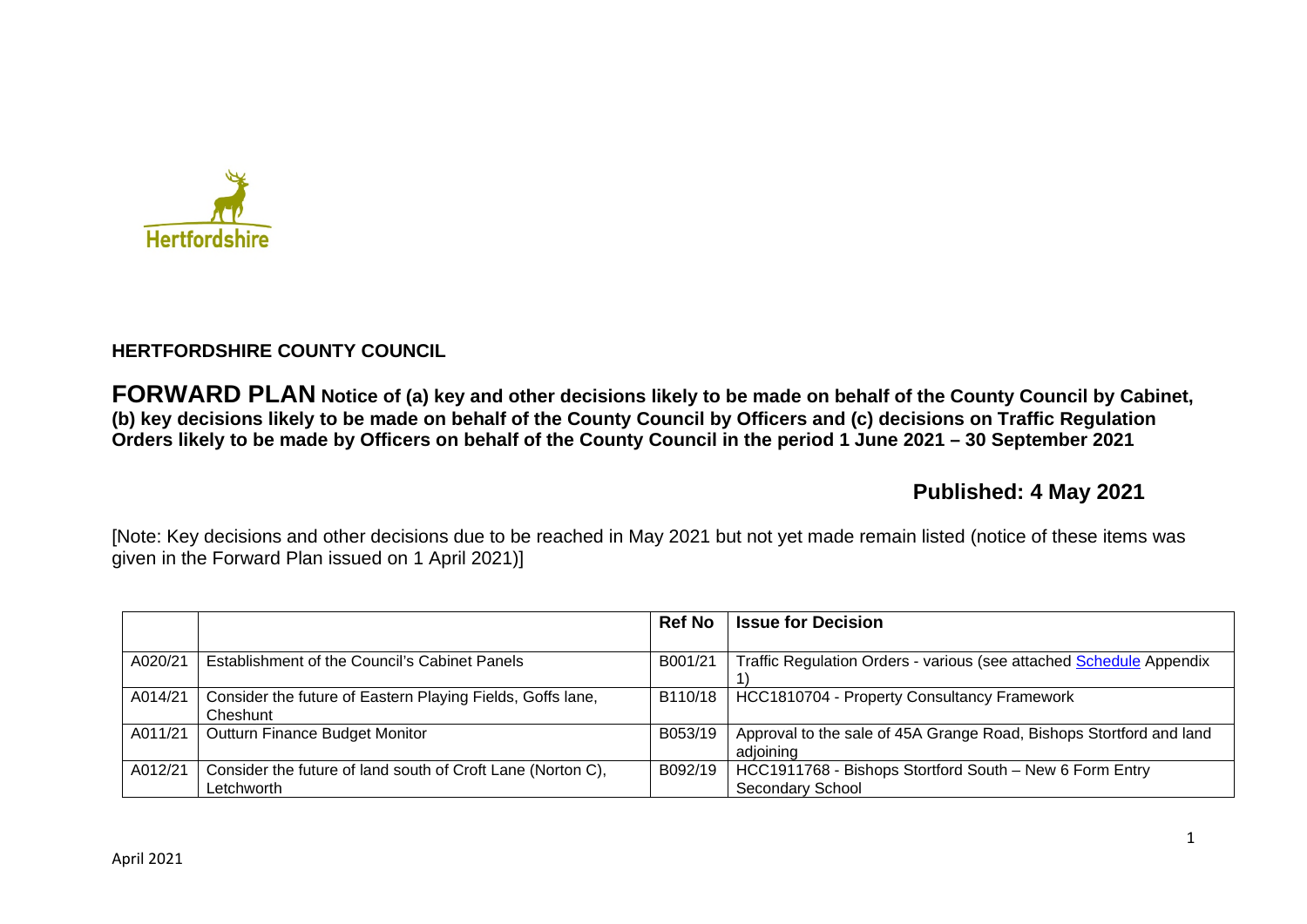| A016/21 | Adoption of the Developer Infrastructure Contributions Guide                                                                                                                                                                                                                                                                                | B108/19 | The Supply of Branded & Generic Washroom Paper Disposables and<br><b>Dispensers</b>                                                                                 |
|---------|---------------------------------------------------------------------------------------------------------------------------------------------------------------------------------------------------------------------------------------------------------------------------------------------------------------------------------------------|---------|---------------------------------------------------------------------------------------------------------------------------------------------------------------------|
| A018/21 | Consider the future of Land at 2B Star Street in connection with<br>the existing library at 87 High Street, Ware.                                                                                                                                                                                                                           | B122/19 | Framework agreement for the supply of Disposable Gloves & Aprons                                                                                                    |
| A024/21 | Approval of Regulation of Investigatory Powers (RIPA)<br><b>Annual Report</b>                                                                                                                                                                                                                                                               | B018/20 | HCC2011970 - Bishops Stortford North Secondary - Design & Build<br>Contract in respect of new build works                                                           |
| A025/21 | Approval to consult on the SEND Strategy 2022 - 2025                                                                                                                                                                                                                                                                                        | B076/20 | Framework Agreement for<br>the Supply of Cut Paper & Card Size A3 & A4                                                                                              |
| A026/21 | Hertfordshire Skills and Employment Strategy 2021-24                                                                                                                                                                                                                                                                                        | B093/20 | HCC2012494 - Relocation of the Blues Pre-school to land at Cox's<br>Gardens, Bishops Stortford. Temporary Mobile Building.                                          |
| A027/21 | Whether to agree to the statutory proposal to open a<br>Specialist Resource Provision (SRP) at The Priory School,<br>Hitchin, from September 2022, taking into consideration<br>the outcome of the statutory notice period.<br>NB Agreement to the statutory proposal by Cabinet will<br>only be required if objections are received to it. | B104/20 | HCC2012586<br>Batch 57 - Cluster 4 - Roofing Works - Bishops Stortford & Hatfield<br><b>Fire Stations</b>                                                           |
| A015/21 | Consider the future of Land North of Roysia School, Royston                                                                                                                                                                                                                                                                                 | B106/20 | Hertfordshire Adult and Family Learning Service (HAFLS): Award of<br>contract for the provision of Adult Learning across Hertfordshire for<br>academic year 2021/22 |
|         |                                                                                                                                                                                                                                                                                                                                             | B003/21 | Approval to the sale of part of the Land at Onslow St Audrey's School,<br>Hatfield                                                                                  |
|         |                                                                                                                                                                                                                                                                                                                                             | B006/21 | Approval to the terms of sale for Former Highway Maintenance Depot,<br>Station Road, Watton at Stone                                                                |
|         |                                                                                                                                                                                                                                                                                                                                             | B007/21 | Approval to the terms of sale for Land at Foxgrove Path, South Oxhey                                                                                                |
|         |                                                                                                                                                                                                                                                                                                                                             | B008/21 | Approval to the terms of sale for Former Little Furze JMI School,<br>Gosforth Lane, South Oxhey                                                                     |
|         |                                                                                                                                                                                                                                                                                                                                             | B010/21 | Consider the future of Eastern Playing Fields, Goffs lane, Cheshunt                                                                                                 |
|         |                                                                                                                                                                                                                                                                                                                                             | B011/21 | Land and building at Meadowbank, Alexandra Road, Kings Langley -<br>Appropriation to Adult Care Services                                                            |
|         |                                                                                                                                                                                                                                                                                                                                             | B012/21 | HCC2012582 - Refurbishment of a former adult care home to provide<br>accommodation for Looked After Children                                                        |
|         |                                                                                                                                                                                                                                                                                                                                             | B014/21 | HCC2112723 - Mechanical & Electrical Upgrade Works at County Hall<br>& Stevenage Sites                                                                              |
|         |                                                                                                                                                                                                                                                                                                                                             | B015/21 | HCC2112724 - Various Schools - M & E Upgrade for Hertfordshire<br>Schools                                                                                           |
|         |                                                                                                                                                                                                                                                                                                                                             | B019/21 | HCC2112728 - Re-Fit of Hertfordshire County Council Stevenage<br><b>Offices</b>                                                                                     |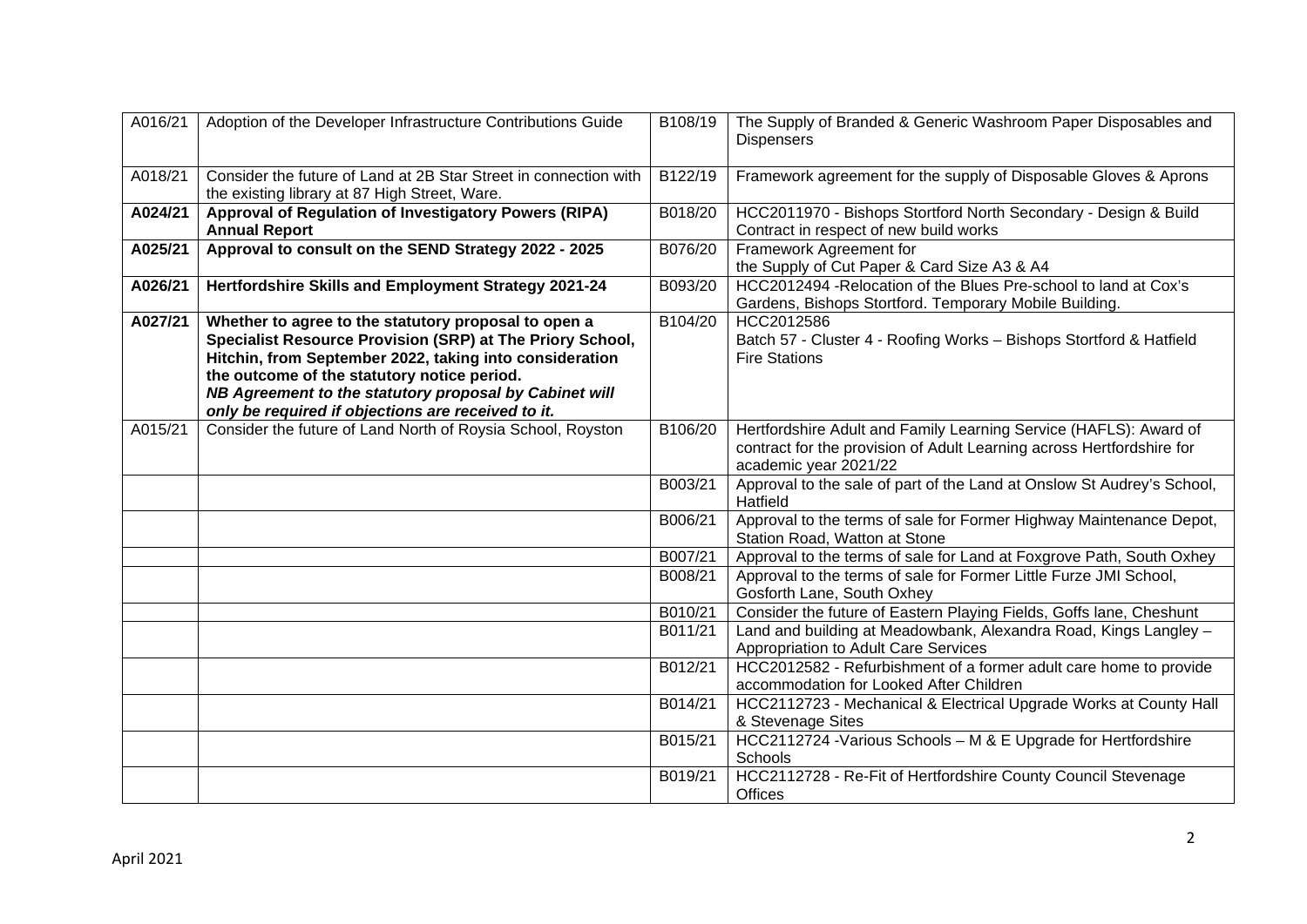| B020/21 | HCC2112731 - Avanti Brook Primary School Bishops Stortford -                                                                                           |
|---------|--------------------------------------------------------------------------------------------------------------------------------------------------------|
|         | PCSA & Construction of New school -2 forms of entry (FE) 420 Pupils<br>and 30 place Nursery.                                                           |
| B022/21 | Award of a Demand Responsive Transport Technology software.                                                                                            |
| B024/21 | Awarding a managed service contract for the replacement and<br>transformation of the Council's Wide Area Network (WAN) to an SD-<br><b>WAN</b> network |
| B026/21 | Single Tender Action for Midpoint Intensive Enablement Service                                                                                         |
| B028/21 | Provision of Return Home Interviews for Children and Young People<br>Missing from Home or Care and Intensive Support                                   |
| B030/21 | HCC2112744 - Care Provider for new care home development at Little<br>Furze, South Oxhey                                                               |
| B033/21 | Framework Agreement for the Supply of First Aid Kits, Equipment &<br>Consumables                                                                       |
| B037/21 | Approval of Enabling Agreement and surrender of lease of land at<br>Onslow St Audrey's School, Hatfield                                                |
| B038/21 | Approval of the final terms of the 125-year peppercorn lease for the<br>new special school at Woodside, Welwyn Garden City.                            |
| B039/21 | Whether to consult on a proposal to permanently enlarge the premises<br>of Mandeville Primary School, Sawbridgeworth, from September 2023              |
| B041/21 | Framework for spot providers. Award of Contract                                                                                                        |
| B042/21 | HCC2112823 - Window / Cladding & Cavity Wall insulation programme<br>part 2                                                                            |
| B043/21 | HCC2112864 - Hertford Fire Station - Temporary Accommodation                                                                                           |
| B044/21 | The Supply of Catering Disposables                                                                                                                     |
| B045/21 | The Supply of Steel Lockers                                                                                                                            |
| B046/21 | Provision of Tree Work Services                                                                                                                        |
| B047/21 | Procurement of training providers to allow HCC to utilise the<br>Apprenticeship Levy funds.                                                            |
| B048/21 | Award of contract for the provision of COVID Marshals                                                                                                  |
| B049/21 | Demolition of the Former Little Furze Primary School, South                                                                                            |
|         | Oxhey.                                                                                                                                                 |
| B050/21 | Award of various local bus and school coach contracts (tender                                                                                          |
|         | round for Services starting September 2021)                                                                                                            |
| B051/21 | Hertfordshire County Council and the Procurement Partnership                                                                                           |
|         | Ltd Finance and Leasing Dynamic Purchasing System Agreement                                                                                            |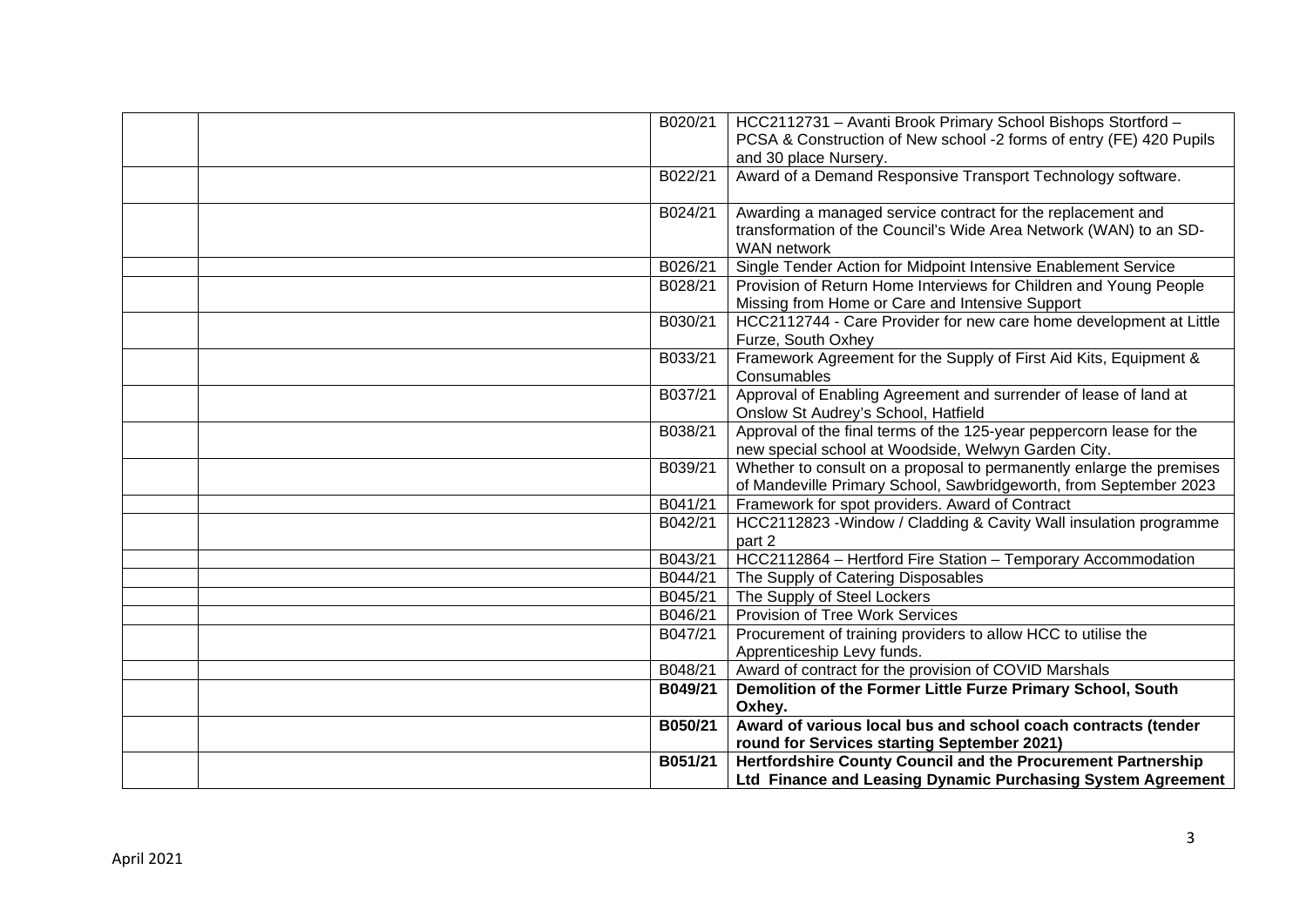| B052/21 | <b>SEND Temporary Expansion - New modular accommodation</b><br>landscaping works and internal remodelling                                                                                                                                                                                                                                               |
|---------|---------------------------------------------------------------------------------------------------------------------------------------------------------------------------------------------------------------------------------------------------------------------------------------------------------------------------------------------------------|
| B053/21 | Contract award for the delivery of the Hertfordshire Autism<br><b>Community Support Service</b>                                                                                                                                                                                                                                                         |
| B054/21 | Whether to agree to the statutory proposal to open a Specialist<br>Resource Provision (SRP) at The Priory School, Hitchin, from<br>September 2022, taking into consideration the outcome of the<br>statutory notice period.<br>NB Agreement to the statutory proposal by the Chief Officer will<br>only be required if no objections are received to it |
| B055/21 | Tender of Reablement and Support at Home contract for St<br><b>Albans and Stevenage</b>                                                                                                                                                                                                                                                                 |
| B056/21 | <b>Contract Award for Midpoint Intensive Enablement Service</b>                                                                                                                                                                                                                                                                                         |
| B057/21 | Award of Framework for spot providers                                                                                                                                                                                                                                                                                                                   |
|         |                                                                                                                                                                                                                                                                                                                                                         |

\*\* The address from which, subject to any prohibition or restriction on their disclosure, copies of, or extracts from, any document listed is available from County Hall, Pegs Lane, Hertford. SG13 8DE. Other documents relevant to these matters may be submitted to the decision maker. To request details of such documents (if any) as they become available, contact Deborah Jeffery, Assistant Manager, Democratic Services by email (Deborah.jeffery@hertfordshire.gov.uk) or phone (01992 555563)

\*\*\* In accordance with Regulation 10(1) of The Local Authorities (Executive Arrangements) (Meetings and Access to Information) (England) Regulations 2012 (the '2012 Regulations') these items of business will be considered by Cabinet at its meeting 13 May 2019. Notices issued, as required by the 2012 Regulations, can be viewed at https://democracy.hertfordshire.gov.uk/mgCalendarMonthView.aspx?GL=1&bcr=1

ᵻᵻ Documents to be considered by the Cabinet are published on the Councils website at https://democracy.hertfordshire.gov.uk/mgCalendarMonthView.aspx?GL=1&bcr=1

‡‡ Grounds for exemption are: -

- (a) where the decision is a decision taken under the Special Urgency provisions in Annex 4 of the Constitution
- (b) where the Chief Executive certifies that implementation of the decision is critical for service delivery
- (c) where the Chief Legal Officer certifies that the Council would be likely to suffer legal prejudice from a delay in implementation of the decision resulting from the decision being Called-In
- (d) where the Director of Resources certifies that the Council would be likely to suffer financial prejudice from a delay in implementation of the decision resulting from the decision being Called-In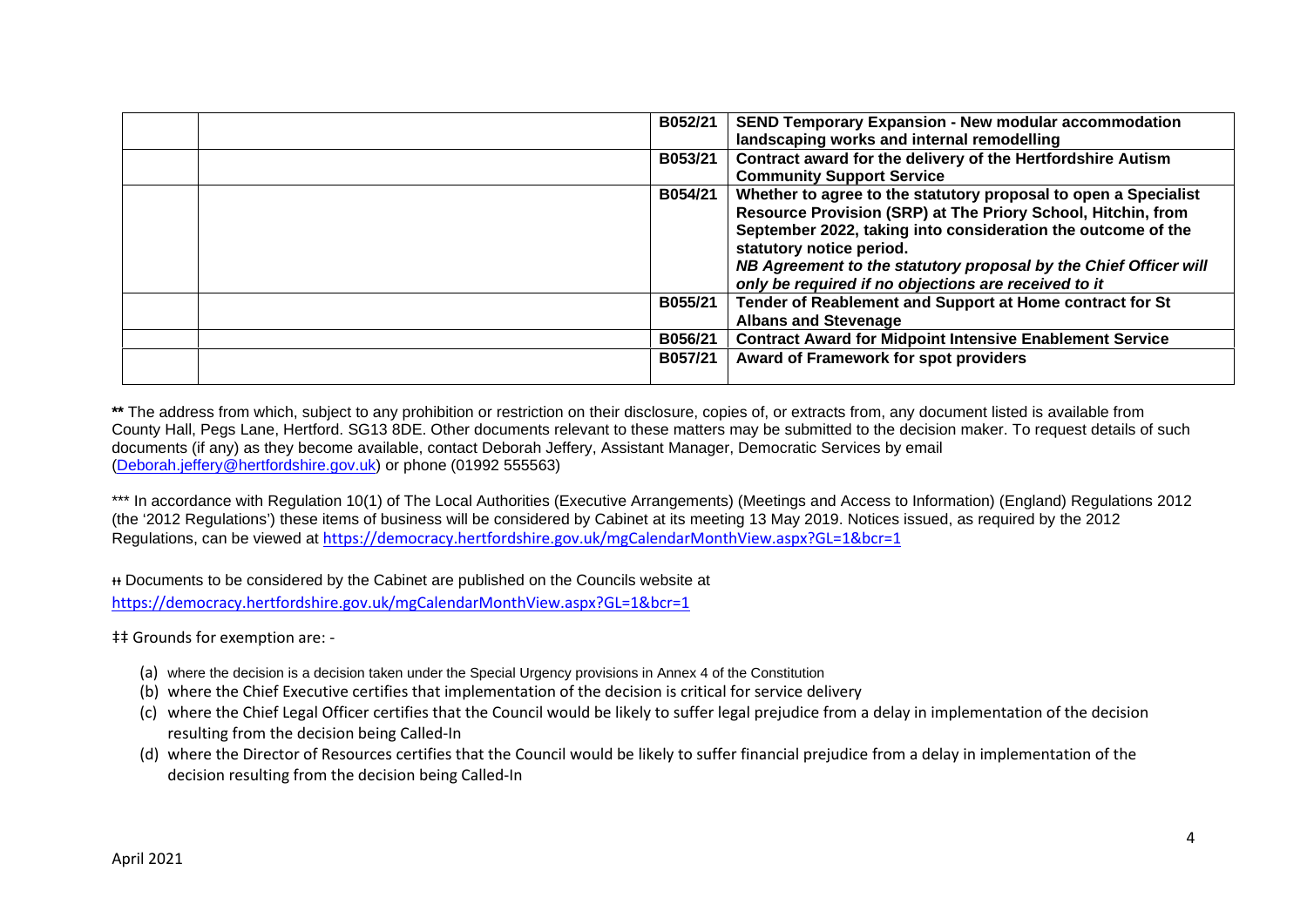- (e) where the Chief Legal Officer certifies that a delay in implementation of the decision resulting from the decision being Called-In would result in the decision being incapable of implementation or meaningful implementation
- (f) where the decision results from consideration of a recommendation or report from the OSC or any sub-committee or Topic Group of the OSC
- (g) where the decision results from a reference back decision by Overview and Scrutiny Committee; or
- (h) where the decision is a recommendation to Full Council;
- (i) where the Call-In period has expired

### **PART A: DECISIONS BY CABINET NOTE: NEW ITEMS AND AMENDMENTS ARE SHOWN IN BOLD**

| A020/21 | Establishment of the<br><b>Council's Cabinet</b><br>Panels                      | 25/05/2021 | N/A                                                | Deborah Jeffery<br>01992 555566       | Report of the Chief Legal Officer                                                                                                                                                                     | No  |
|---------|---------------------------------------------------------------------------------|------------|----------------------------------------------------|---------------------------------------|-------------------------------------------------------------------------------------------------------------------------------------------------------------------------------------------------------|-----|
| A014/21 | Consider the future of<br>Eastern Playing<br>Fields, Goffs lane,<br>Cheshunt    | 21/06/2021 | Resources and<br>Performance                       | Carolyn Clark<br>01992 555280         | Report of the Director of<br>Resources<br>Part I and Part II Report - due to<br>Information relating to the<br>financial or business affairs of<br>any particular person (including<br>the Council)'  | No. |
| A011/21 | <b>Outturn Finance</b><br><b>Budget Monitor</b>                                 | 12/07/2021 | Resources &<br>Performance<br><b>Cabinet Panel</b> | <b>Scott Walker</b><br>01992 555273   | Report of the Director of<br>Resources                                                                                                                                                                | No  |
| A012/21 | Consider the future of<br>land south of Croft<br>Lane (Norton C),<br>Letchworth | 12/07/2021 | Resources &<br>Performance<br><b>Cabinet Panel</b> | <b>Andrew Edwards</b><br>01992 556007 | Report of the Director of<br>Resources<br>Part I and Part II Report - due to<br>'Information relating to the<br>financial or business affairs of<br>any particular person (including<br>the Council)' | No  |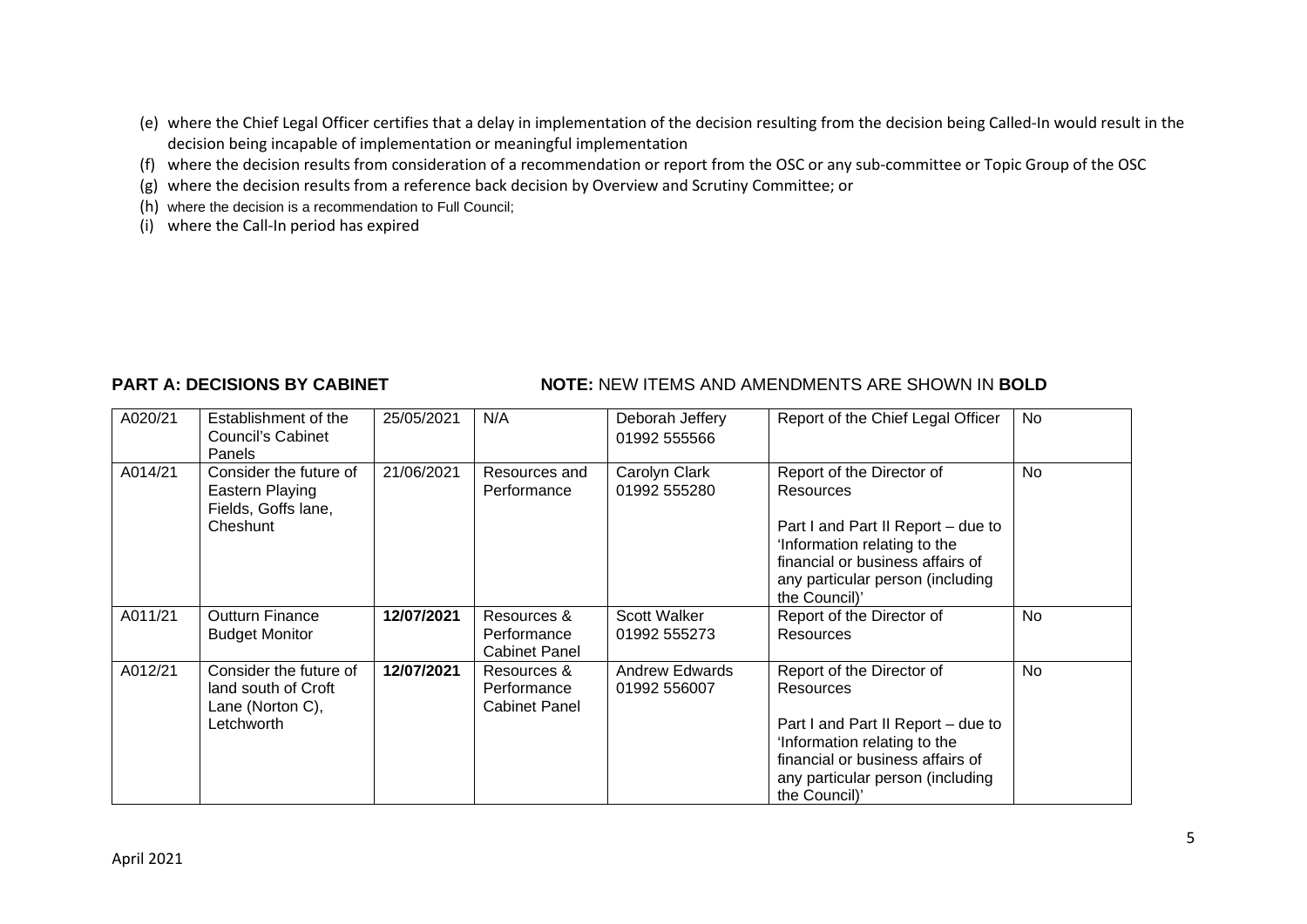| A016/21 | Adoption of the             | 12/07/2021 | Growth,                   | Sarah McLaughlin          | Report of the Director of          | <b>No</b> |
|---------|-----------------------------|------------|---------------------------|---------------------------|------------------------------------|-----------|
|         | Developer                   |            | Infrastructure,           | 01992 588110              | Environment & Infrastructure       |           |
|         | Infrastructure              |            | Planning & the            |                           |                                    |           |
|         | <b>Contributions Guide</b>  |            | Economy                   |                           |                                    |           |
| A018/21 | Consider the future of      | 12/07/2021 | Resources and             | Roger Arbon               | Report of the Director of          | <b>No</b> |
|         | Land at 2B Star Street      |            | Performance               | 01992 588052              | <b>Resources</b>                   |           |
|         | in connection with the      |            | and Education,            |                           |                                    |           |
|         | existing library at 87      |            | Libraries and             |                           | Part I and Part II Report - due to |           |
|         | High Street, Ware.          |            | Localism                  |                           | 'Information relating to the       |           |
|         |                             |            |                           |                           | financial or business affairs of   |           |
|         |                             |            |                           |                           | any particular person (including   |           |
|         |                             |            |                           |                           | the Council)'                      |           |
| A024/21 | Approval of                 | 12/07/2021 | <b>Community</b>          | <b>Andrew Butler</b>      | <b>Report of the Chief Legal</b>   | <b>No</b> |
|         | <b>Regulation of</b>        |            | <b>Safety &amp; Waste</b> | 01707 292541              | <b>Officer</b>                     |           |
|         | <b>Investigatory Powers</b> |            | <b>Management</b>         |                           |                                    |           |
|         | (RIPA) Annual               |            |                           |                           |                                    |           |
|         | Report                      |            |                           |                           |                                    |           |
| A025/21 | <b>Approval to consult</b>  | 12/07/2021 | Education,                | <b>Jo Fisher</b>          | <b>Report of the Director of</b>   | <b>No</b> |
|         | on the SEND                 |            | <b>Libraries &amp;</b>    | 01992 588604              | <b>Children's Services</b>         |           |
|         | <b>Strategy 2022 - 2025</b> |            | Localism                  |                           |                                    |           |
|         |                             |            |                           |                           |                                    |           |
|         |                             |            | <b>Children Young</b>     |                           |                                    |           |
|         |                             |            | People &                  |                           |                                    |           |
|         |                             |            | <b>Families</b>           |                           |                                    |           |
| A026/21 | <b>Hertfordshire Skills</b> | 12/07/2021 | Education,                | <b>Katherine Brierley</b> | <b>Report of the Director of</b>   | <b>No</b> |
|         | and Employment              |            | Libraries &               | 01992 588321              | <b>Resources</b>                   |           |
|         | <b>Strategy 2021-24</b>     |            | Localism                  |                           |                                    |           |
| A027/21 | Whether to agree to         | 12/07/2021 | N/A                       | <b>Samantha Young</b>     | <b>Report of the Director of</b>   | <b>No</b> |
|         | the statutory               |            |                           | 01992 555754              | <b>Children's Services</b>         |           |
|         | proposal to open a          |            |                           |                           |                                    |           |
|         | <b>Specialist Resource</b>  |            |                           |                           |                                    |           |
|         | Provision (SRP) at          |            |                           |                           |                                    |           |
|         | The Priory School,          |            |                           |                           |                                    |           |
|         | Hitchin, from               |            |                           |                           |                                    |           |
|         | September 2022,             |            |                           |                           |                                    |           |
|         | taking into                 |            |                           |                           |                                    |           |
|         | consideration the           |            |                           |                           |                                    |           |
|         | outcome of the              |            |                           |                           |                                    |           |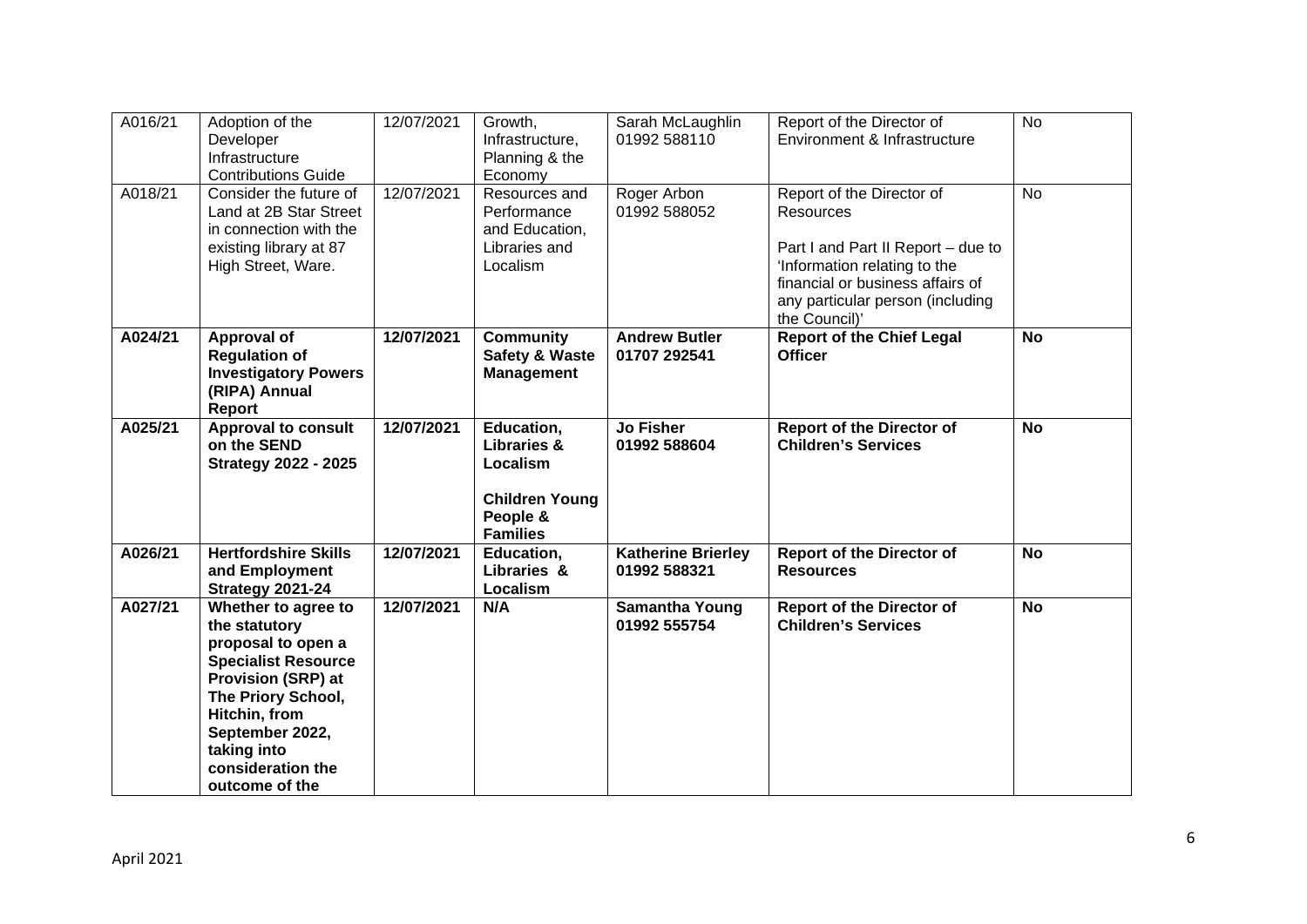|         | statutory notice<br>period.<br><b>NB Agreement to the</b><br>statutory proposal<br>by Cabinet will only<br>be required if<br>objections are<br>received to it. |            |                              |                             |                                                                                                                                                                                                       |     |
|---------|----------------------------------------------------------------------------------------------------------------------------------------------------------------|------------|------------------------------|-----------------------------|-------------------------------------------------------------------------------------------------------------------------------------------------------------------------------------------------------|-----|
| A015/21 | Consider the future of<br>Land North of Roysia<br>School, Royston                                                                                              | 20/09/2021 | Resources and<br>Performance | James Young<br>01992 556551 | Report of the Director of<br>Resources<br>Part I and Part II Report – due to<br>'Information relating to the<br>financial or business affairs of<br>any particular person (including<br>the Council)' | No. |

# **Membership of Cabinet**

| <b>Richard Roberts</b> | <b>Adult Care &amp; Health</b>                 | <b>Phil Bibby</b>     | <b>Highways &amp; Environment</b>      |
|------------------------|------------------------------------------------|-----------------------|----------------------------------------|
| <b>Teresa Heritage</b> | <b>Children, Young People &amp; Families</b>   | <b>David Williams</b> | <b>Leader of The Council</b>           |
| <b>Terry Hone</b>      | <b>Community Safety &amp; Waste Management</b> | <b>Tim Hutchings</b>  | <b>Public Health &amp; Performance</b> |
| <b>Terry Douris</b>    | <b>Education, Libraries &amp; Localism</b>     | <b>Ralph Sangster</b> | <b>Resources &amp; Performance</b>     |
| <b>Derrick Ashley</b>  | Growth, Infrastructure, Planning and The       |                       |                                        |
|                        | <b>Economy</b>                                 |                       |                                        |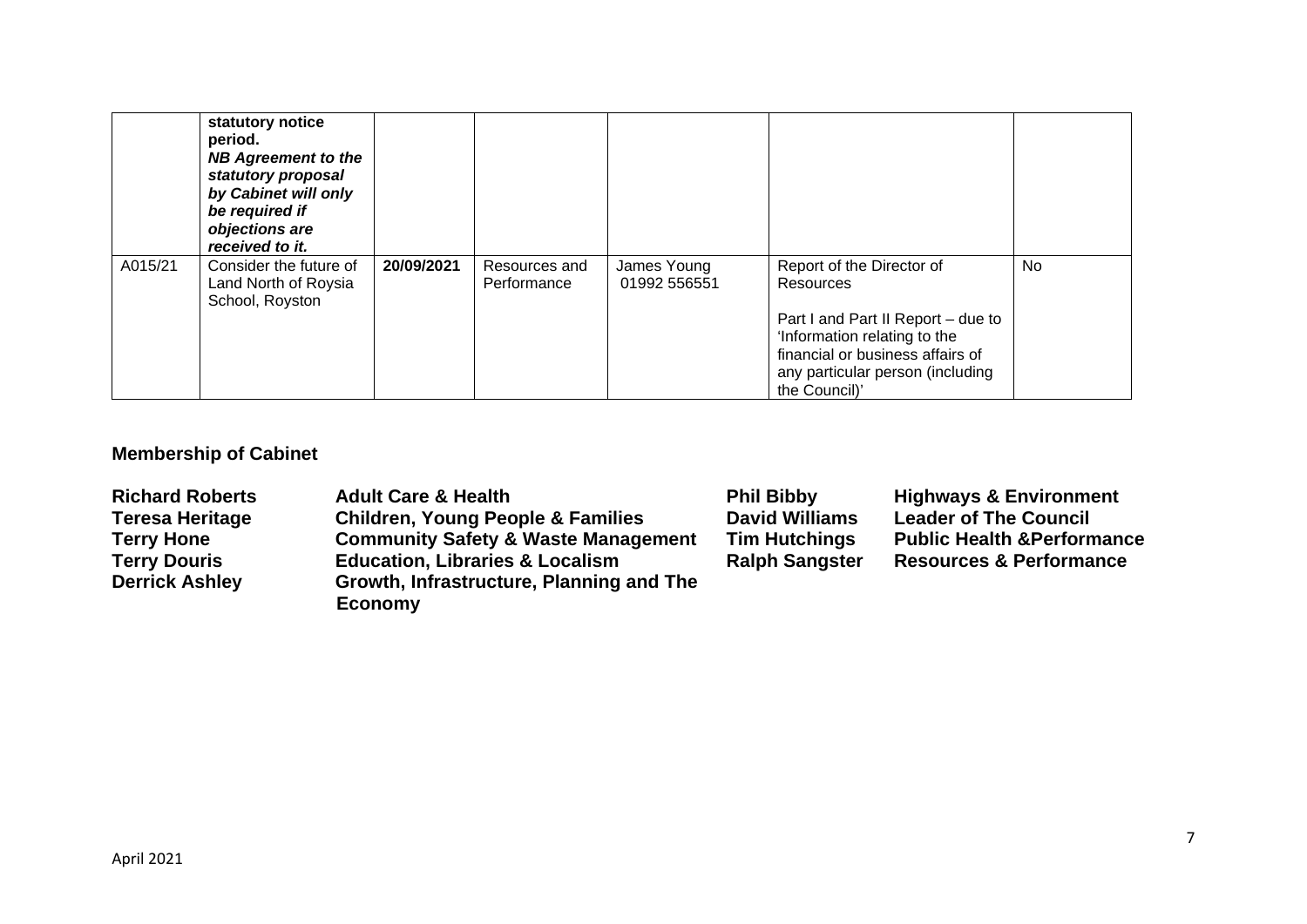### **PART B: DECISIONS BY CHIEF OFFICERS** NOTE: NEW ITEMS AND AMENDMENTS ARE SHOWN IN BOLD

| <b>Ref No</b> | <b>Issue for Decision</b>                                                                               | <b>Name and Title</b><br>of Decision<br><b>Maker</b>                        | Date, or<br>period<br>within<br>which,<br>decision to<br>be made | <b>Cabinet</b><br>Panels to be<br>consulted | <b>Officer contact for</b><br>this matter | Documents to<br>be considered <sup>1</sup> | <b>Exempt</b><br>from the<br>Council's<br>Call-In<br><b>Procedures</b><br>Yes / No |
|---------------|---------------------------------------------------------------------------------------------------------|-----------------------------------------------------------------------------|------------------------------------------------------------------|---------------------------------------------|-------------------------------------------|--------------------------------------------|------------------------------------------------------------------------------------|
| B001/21       | <b>Traffic Regulation</b><br>Orders - various (see<br>attached Schedule<br>Appendix 1)                  | Mark Kemp<br>Director<br>Environment and<br>Infrastructure                  | During the<br>period of this<br><b>Forward Plan</b>              |                                             | Mark Kemp<br>01992 555206                 | Reports from<br><b>Lead Officers</b>       | No                                                                                 |
| B110/18       | HCC1810704 -<br><b>Property Consultancy</b><br>Framework                                                | Sass Pledger<br><b>Assistant Director</b><br>- Property                     | <b>June 2021</b><br>(was May<br>2021)                            |                                             | <b>Michael Ramshaw</b><br>01992 588778    | See Note 2 below                           | No                                                                                 |
| B053/19       | Approval to the sale of<br>45A Grange Road,<br><b>Bishops Stortford and</b><br>land adjoining           | <b>Emily White</b><br>Head of Strategic<br>Asset<br>Management &<br>Estates | May 2021<br>(was April<br>2021)                                  |                                             | <b>Andrew Edwards</b><br>01992 556007     | Report                                     | <b>No</b>                                                                          |
| B092/19       | HCC1911768 -<br><b>Bishops Stortford</b><br>South - New 6 Form<br><b>Entry Secondary</b><br>School      | Sass Pledger<br><b>Assistant Director</b><br>Property                       | May 2021<br>(was April<br>2021)                                  |                                             | Jackie Aldridge<br>01992 588138           | See Note 2 below                           | <b>No</b>                                                                          |
| B108/19       | The Supply of<br><b>Branded &amp; Generic</b><br>Washroom Paper<br>Disposables and<br><b>Dispensers</b> | Glenn Facey<br>Head of Herts<br>FullStop                                    | <b>May 2021</b><br>(was April<br>2021)                           |                                             | James Conway<br>01707 292357              | See Note 2 below                           | No                                                                                 |

<sup>&</sup>lt;sup>1</sup> The address from which, subject to any prohibition or restriction on their disclosure, copies of, or extracts from, any document listed is available is County Hall, Pegs Lane, Hertford, SG13 8DE. Other documents relevant to these matters may be submitted to the decision maker. To request details of such documents (if any) as they become available contact Deborah Jeffery, Assistant Manager, Democratic Services by email (deborah.jeffery@hertfordshire.gov.uk) or phone (01992 555563).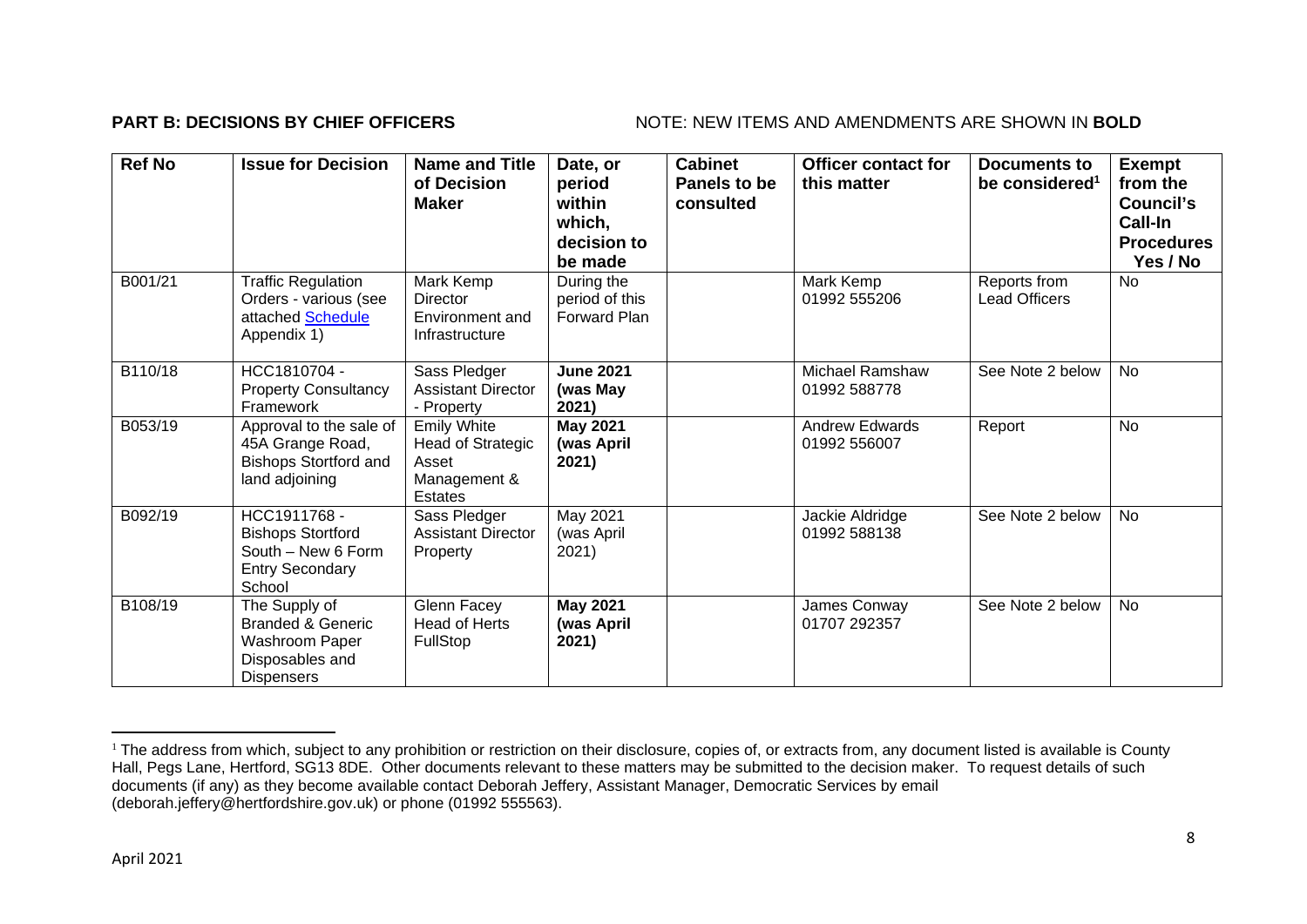| B122/19 | Framework<br>agreement for the<br>supply of Disposable<br>Gloves & Aprons                                                                                                                    | <b>Glenn Facey</b><br><b>Head of Herts</b><br>FullStop                                  | <b>May 2021</b><br>(was April<br>2021)  | <b>Jake Grieves</b><br>01707 292498 | See Note 2 below | <b>No</b> |
|---------|----------------------------------------------------------------------------------------------------------------------------------------------------------------------------------------------|-----------------------------------------------------------------------------------------|-----------------------------------------|-------------------------------------|------------------|-----------|
| B018/20 | HCC2011970 -<br><b>Bishops Stortford</b><br>North Secondary -<br>Design & Build<br>Contract in respect of<br>new build works                                                                 | Sass Pledger<br><b>Assistant Director</b><br>Property                                   | <b>June 2021</b><br>(was May<br>2021)   | Jackie Aldridge<br>01992 588138     | See Note 2 below | <b>No</b> |
| B076/20 | Framework<br>Agreement for<br>the Supply of Cut<br>Paper & Card Size A3<br>& A4                                                                                                              | Glenn Facey<br><b>Head of Herts</b><br>FullStop                                         | <b>June 2021</b><br>(was April<br>2021) | <b>Jake Grieves</b><br>01707 292498 | See Note 2 below | <b>No</b> |
| B093/20 | HCC2012494 -<br>Relocation of the<br>Blues Pre-school to<br>land at Cox's<br>Gardens, Bishops<br>Stortford. Temporary<br>Mobile Building.                                                    | Sass Pledger<br><b>Assistant Director</b><br>Property                                   | <b>June 2021</b><br>(was May<br>2021)   | Jackie Aldridge<br>01992 588138     | See note 2 below | <b>No</b> |
| B104/20 | HCC2012586<br>Batch 57 - Cluster 4 -<br>Roofing Works-<br><b>Bishops Stortford &amp;</b><br><b>Hatfield Fire Stations</b>                                                                    | Sass Pledger<br><b>Assistant Director</b><br>Property                                   | <b>June 2021</b><br>(was May<br>2021)   | Jackie Aldridge<br>01992 588138     | See note 2 below | <b>No</b> |
| B106/20 | <b>Hertfordshire Adult</b><br>and Family Learning<br>Service (HAFLS):<br>Award of contract for<br>the provision of Adult<br>Learning across<br>Hertfordshire for<br>academic year<br>2021/22 | Steven Lee-<br>Foster<br><b>Assistant Director</b><br>for Adult Care<br><b>Services</b> | <b>May 2021</b><br>(was April)<br>2021  | Lynn Keates<br>01992 588626         | See note 2 below | <b>No</b> |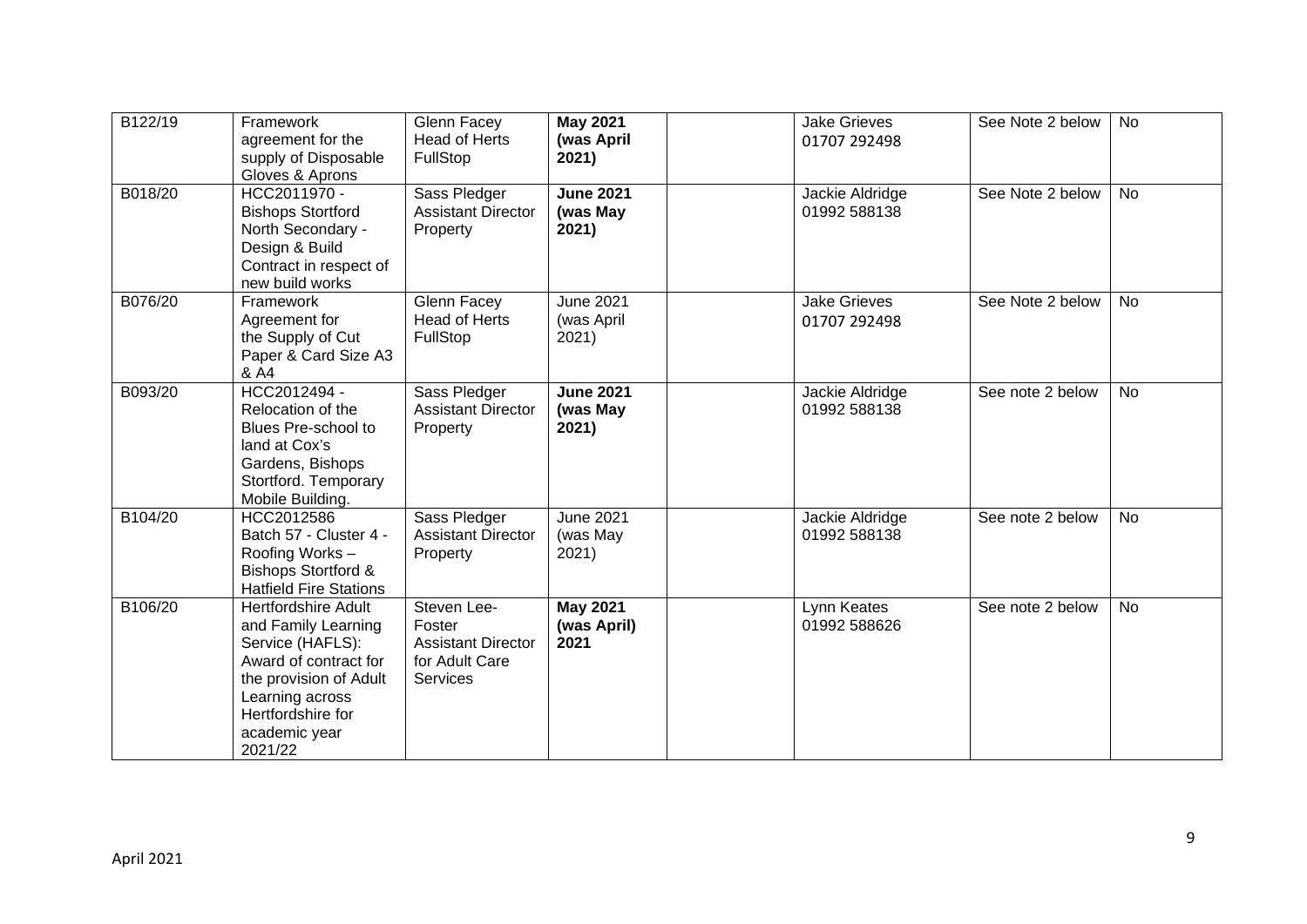| B003/21 | Approval to the sale of<br>part of the Land at<br><b>Onslow St Audrey's</b><br>School, Hatfield                             | Scott Crudgington<br>Director of<br>Resources         | May 2021<br>(was March<br>2021)         | <b>Sharon Roskilly</b><br>01992 555988 | See note 4 below | <b>No</b> |
|---------|-----------------------------------------------------------------------------------------------------------------------------|-------------------------------------------------------|-----------------------------------------|----------------------------------------|------------------|-----------|
| B006/21 | Approval to the terms<br>of sale for Former<br><b>Highway Maintenance</b><br>Depot, Station Road,<br>Watton at Stone        | Scott Crudgington<br>Director of<br>Resources         | <b>May 2021</b><br>(was April<br>2021)  | <b>Andrew Edwards</b><br>01992 556007  | See Note 4 below | <b>No</b> |
| B007/21 | Approval to the terms<br>of sale for Land at<br>Foxgrove Path, South<br>Oxhey                                               | Scott Crudgington<br>Director of<br><b>Resources</b>  | <b>June 2021</b><br>(was March<br>2021) | John Doyle<br>01992 556896             | See Note 4 below | No        |
| B008/21 | Approval to the terms<br>of sale for Former<br>Little Furze JMI<br>School, Gosforth<br>Lane, South Oxhey                    | Scott Crudgington<br>Director of<br>Resources         | <b>June 2021</b><br>(was March<br>2021) | John Doyle<br>01992 556896             | See Note 4 below | <b>No</b> |
| B010/21 | Consider the future of<br>Eastern Playing<br>Fields, Goffs lane,<br>Cheshunt                                                | Scott Crudgington<br>Director of<br>Resources         | <b>June 2021</b><br>(was March<br>2021) | Carolyn Clark<br>01992 555280          | See note 4 below | <b>No</b> |
| B011/21 | Land and building at<br>Meadowbank,<br>Alexandra Road,<br>Kings Langley -<br>Appropriation to Adult<br><b>Care Services</b> | Scott Crudgington<br>Director of<br><b>Resources</b>  | <b>May 2021</b><br>(was April<br>2021)  | Carolyn Clark<br>01992 555280          | Report           | <b>No</b> |
| B012/21 | HCC2012582 -<br>Refurbishment of a<br>former adult care<br>home to provide<br>accommodation for<br>Looked After Children    | Sass Pledger<br><b>Assistant Director</b><br>Property | <b>June 2021</b><br>(was May<br>2021)   | Jackie Aldridge<br>01992 588138        | Report           | <b>No</b> |
| B014/21 | HCC2112723 -<br>Mechanical &<br><b>Electrical Upgrade</b>                                                                   | Sass Pledger<br>Asst Director-<br>Property            | <b>May 2021</b><br>(was April<br>2021)  | <b>James Heslam</b><br>01992 588090    | See Note 2 below | <b>No</b> |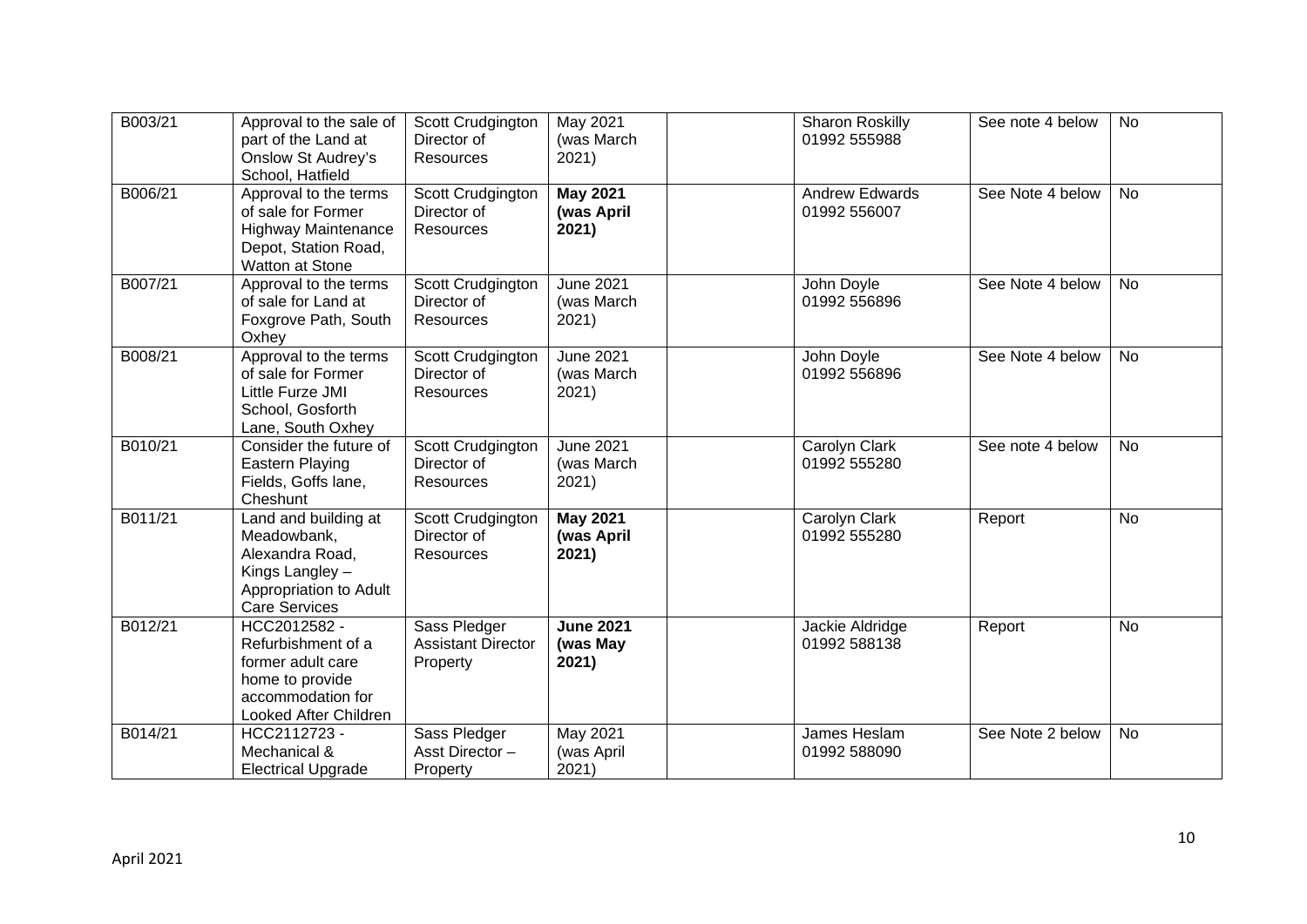|         | Works at County Hall<br>& Stevenage Sites                                                                                                                                                     |                                                                                                       |                                        |                                                                |                            |           |
|---------|-----------------------------------------------------------------------------------------------------------------------------------------------------------------------------------------------|-------------------------------------------------------------------------------------------------------|----------------------------------------|----------------------------------------------------------------|----------------------------|-----------|
| B015/21 | HCC2112724 -<br>Various Schools - M<br>& E Upgrade for<br><b>Hertfordshire Schools</b>                                                                                                        | Sass Pledger<br>Asst Director-<br>Property                                                            | <b>June 2021</b><br>(was May<br>2021)  | Jackie Aldridge<br>01992 588138                                | See Note 2<br><b>Below</b> | <b>No</b> |
| B019/21 | HCC2112728 - Re-Fit<br>of Hertfordshire<br><b>County Council</b><br><b>Stevenage Offices</b>                                                                                                  | Sass Pledger<br>Asst Director-<br>Property                                                            | May 2021<br>(was April<br>2021)        | Michael Cunningham<br>01992 556658                             | See Note 2 below           | <b>No</b> |
| B020/21 | HCC2112731 - Avanti<br><b>Brook Primary School</b><br>Bishops Stortford -<br><b>PCSA &amp; Construction</b><br>of New school -2<br>forms of entry (FE)<br>420 Pupils and 30<br>place Nursery. | Sass Pledger<br>Asst Director-<br>Property                                                            | May 2021<br>(was April<br>2021)        | Jackie Aldridge<br>01992 588138                                | See Note 2 below           | <b>No</b> |
| B022/21 | Award of a Demand<br><b>Responsive Transport</b><br>Technology software.                                                                                                                      | Simon Aires,<br><b>Assistant Director</b><br>- Transport,<br>Waste and<br>Environmental<br>Management | May 2021                               | Matthew Lale,<br>Passenger Transport<br>Manage<br>01992 588633 | Report                     | <b>No</b> |
| B024/21 | Awarding a managed<br>service contract for<br>the replacement and<br>transformation of the<br>Council's Wide Area<br>Network (WAN) to an<br>SD-WAN network                                    | Scott Crudgington<br>Director of<br>Resources                                                         | <b>May 2021</b><br>(was April<br>2021) | Dave Mansfield<br>01992 588331                                 | See Note 2 below           | No        |
| B026/21 | <b>Single Tender Action</b><br>for Midpoint Intensive<br><b>Enablement Service</b>                                                                                                            | Mark Harvey<br>Operations<br>Director - Adult<br><b>Disabilities</b>                                  | <b>May 2021</b><br>(was April<br>2021) | James Salmon<br>01438 844152                                   | Report                     | No        |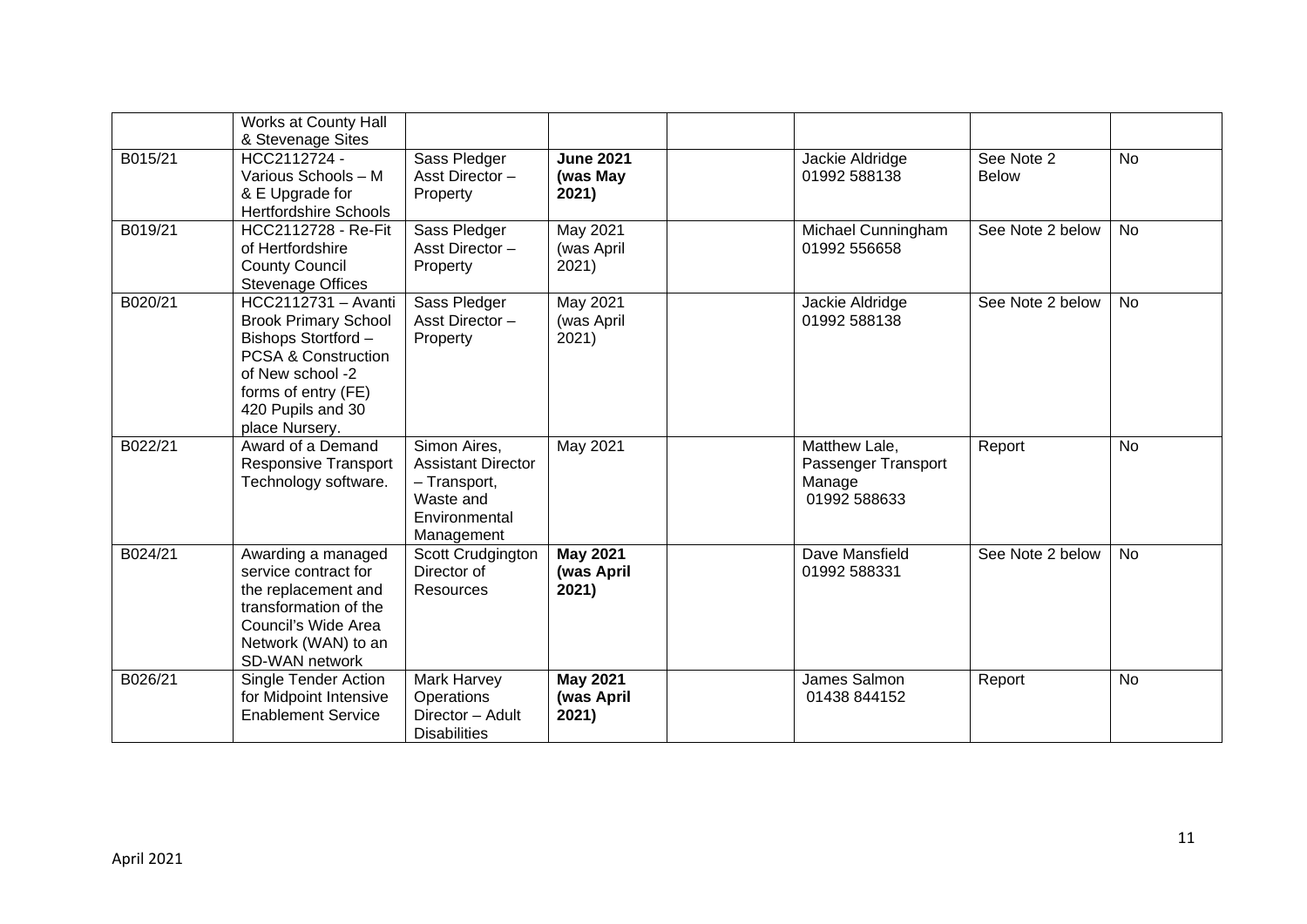| B028/21 | Provision of Return<br>Home Interviews for<br>Children and Young<br>People Missing from<br>Home or Care and<br><b>Intensive Support</b>                     | Jo Fisher<br>Operations<br>Director, Children<br>& Young People | <b>May 2021</b><br>(was April<br>2021) | Lynn Knowles<br>07740918847     | See Note 2 below | <b>No</b> |
|---------|-------------------------------------------------------------------------------------------------------------------------------------------------------------|-----------------------------------------------------------------|----------------------------------------|---------------------------------|------------------|-----------|
| B030/21 | <b>HCC2112744 - Care</b><br>Provider for new care<br>home development at<br>Little Furze, South<br>Oxhey                                                    | Sass Pledger<br>Asst Director-<br>Property                      | <b>May 2021</b><br>(was April<br>2021) | Jackie Aldridge<br>01992 588138 | See Note 2 below | <b>No</b> |
| B033/21 | Framework<br>Agreement for the<br>Supply of First Aid<br>Kits, Equipment &<br>Consumables                                                                   | Glenn Facey<br><b>Head of Herts</b><br>FullStop                 | May 2021                               | Glenn Facey<br>01707 292364     | See Note 2 below | <b>No</b> |
| B037/21 | Approval of Enabling<br>Agreement and<br>surrender of lease of<br>land at Onslow St<br>Audrey's School,<br>Hatfield                                         | Scott Crudgington<br>Director of<br>Resources                   | May 2021                               | Sharon Roskilly 01992<br>555988 | See Note 2 below | <b>No</b> |
| B038/21 | Approval of the final<br>terms of the 125-year<br>peppercorn lease for<br>the new special<br>school at Woodside,<br>Welwyn Garden City.                     | Scott Crudgington<br>Director of<br>Resources                   | <b>May 2021</b>                        | Sharon Roskilly 01992<br>555988 | See Note 2 below | <b>No</b> |
| B039/21 | Whether to consult on<br>a proposal to<br>permanently enlarge<br>the premises of<br>Mandeville Primary<br>School,<br>Sawbridgeworth, from<br>September 2023 | Jenny Coles,<br>Director of<br>Children's<br><b>Services</b>    | May 2021                               | Kate Leahy 01992<br>555864      | Report           | <b>No</b> |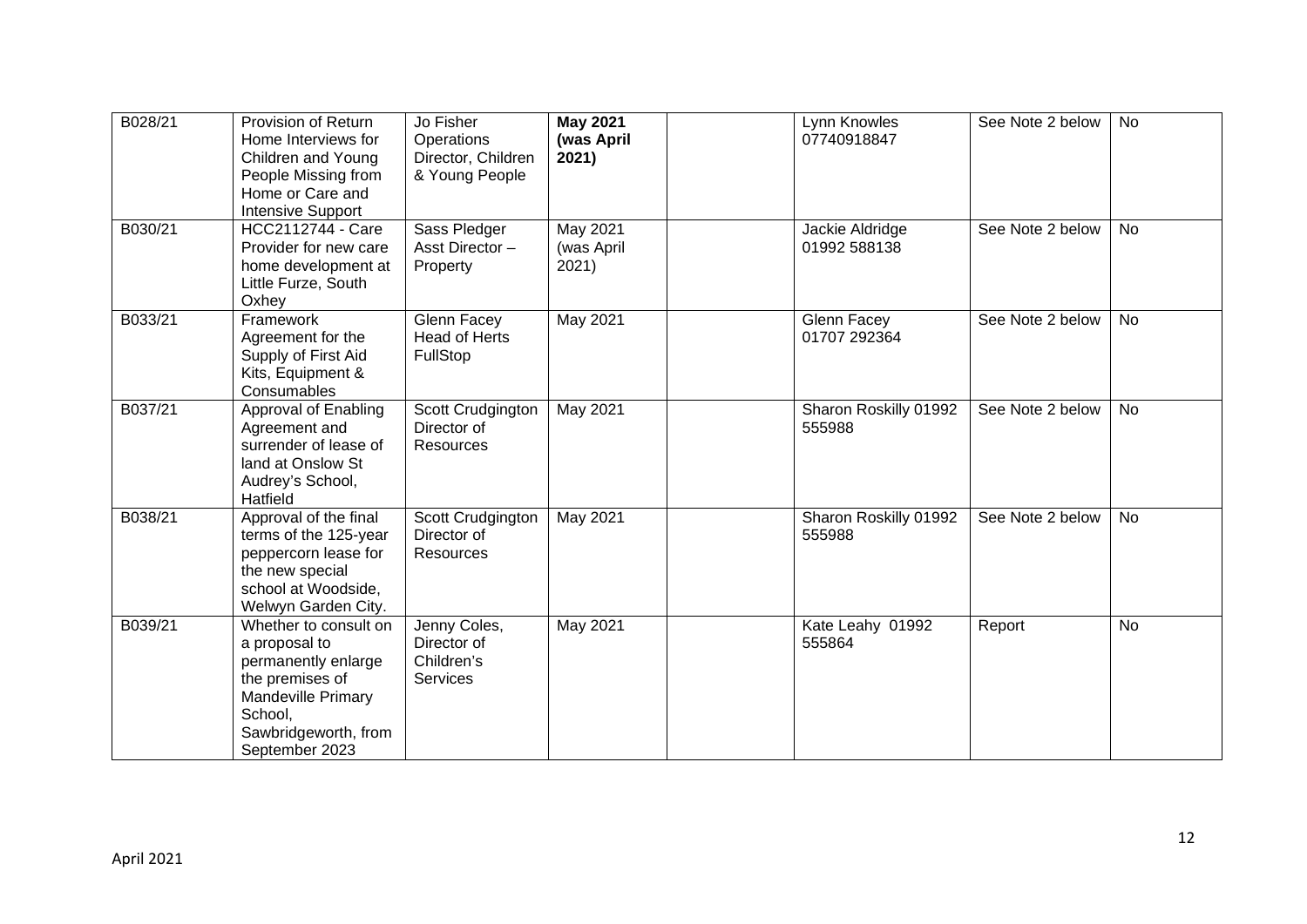| B041/21 | Framework for spot<br>providers. Award of<br>Contract                                                | Chris Badger<br>Director of Adult<br><b>Care Services</b>                             | May 2021                              | Daisy Sanghera<br>01438 832391      | See Note 2 below    | <b>No</b> |
|---------|------------------------------------------------------------------------------------------------------|---------------------------------------------------------------------------------------|---------------------------------------|-------------------------------------|---------------------|-----------|
| B042/21 | HCC2112823 -<br>Window / Cladding &<br>Cavity Wall insulation<br>programme part 2                    | Sass Pledger<br><b>Asst Director</b><br>Property                                      | <b>June 2021</b><br>(was May<br>2021) | Jackie Aldridge<br>01992 588138     | See Note 2 below    | No        |
| B043/21 | $HCC2112864 -$<br>Hertford Fire Station -<br>Temporary<br>Accommodation                              | Sass Pledger<br><b>Asst Director</b><br>Property                                      | May 2021                              | Jackie Aldridge<br>01992 588138     | See Note 2 below    | No        |
| B044/21 | The Supply of<br><b>Catering Disposables</b>                                                         | Glenn Facey<br><b>Head of Herts</b><br>FullStop                                       | <b>June 2021</b>                      | Glenn Facey<br>01707 292364         | See Note 2 below    | <b>No</b> |
| B045/21 | The Supply of Steel<br>Lockers                                                                       | Glenn Facey<br><b>Head of Herts</b><br>FullStop                                       | <b>July 2021</b>                      | Glenn Facey<br>01707 292364         | See Note 2 below    | <b>No</b> |
| B046/21 | Provision of Tree<br><b>Work Services</b>                                                            | Glenn Facey<br>Head of Herts<br>FullStop                                              | <b>July 2021</b>                      | Paul Bishop<br>01707292384          | See Note 2 below    | <b>No</b> |
| B047/21 | Procurement of<br>training providers to<br>allow HCC to utilise<br>the Apprenticeship<br>Levy funds. | Richard Hall,<br>Head of<br>Resources and<br>Development                              | August 2021                           | Cally Brown<br>01992 556951         | Report              | <b>No</b> |
| B048/21 | Award of contract for<br>the provision of<br><b>COVID Marshals</b>                                   | Darryl Keen Chief<br><b>Fire Officer</b>                                              | <b>June 2021</b>                      | Keith Harland<br>(07785 372 892)    | Report              | <b>No</b> |
| B049/21 | <b>Demolition of the</b><br><b>Former Little Furze</b><br><b>Primary School,</b><br>South Oxhey.     | <b>Sass Pledger</b><br><b>Asst Director</b><br><b>Property</b>                        | <b>June 2021</b>                      | Jackie Aldridge<br>01992 588138     | See Note 2<br>below | <b>No</b> |
| B050/21 | <b>Award of various</b><br>local bus and school<br>coach contracts<br>(tender round for              | Simon Aries,<br><b>Assistant</b><br><b>Director</b><br>Transport,<br><b>Waste and</b> | <b>June 2021</b>                      | <b>Matthew Lale</b><br>01992 588633 | Report              | <b>No</b> |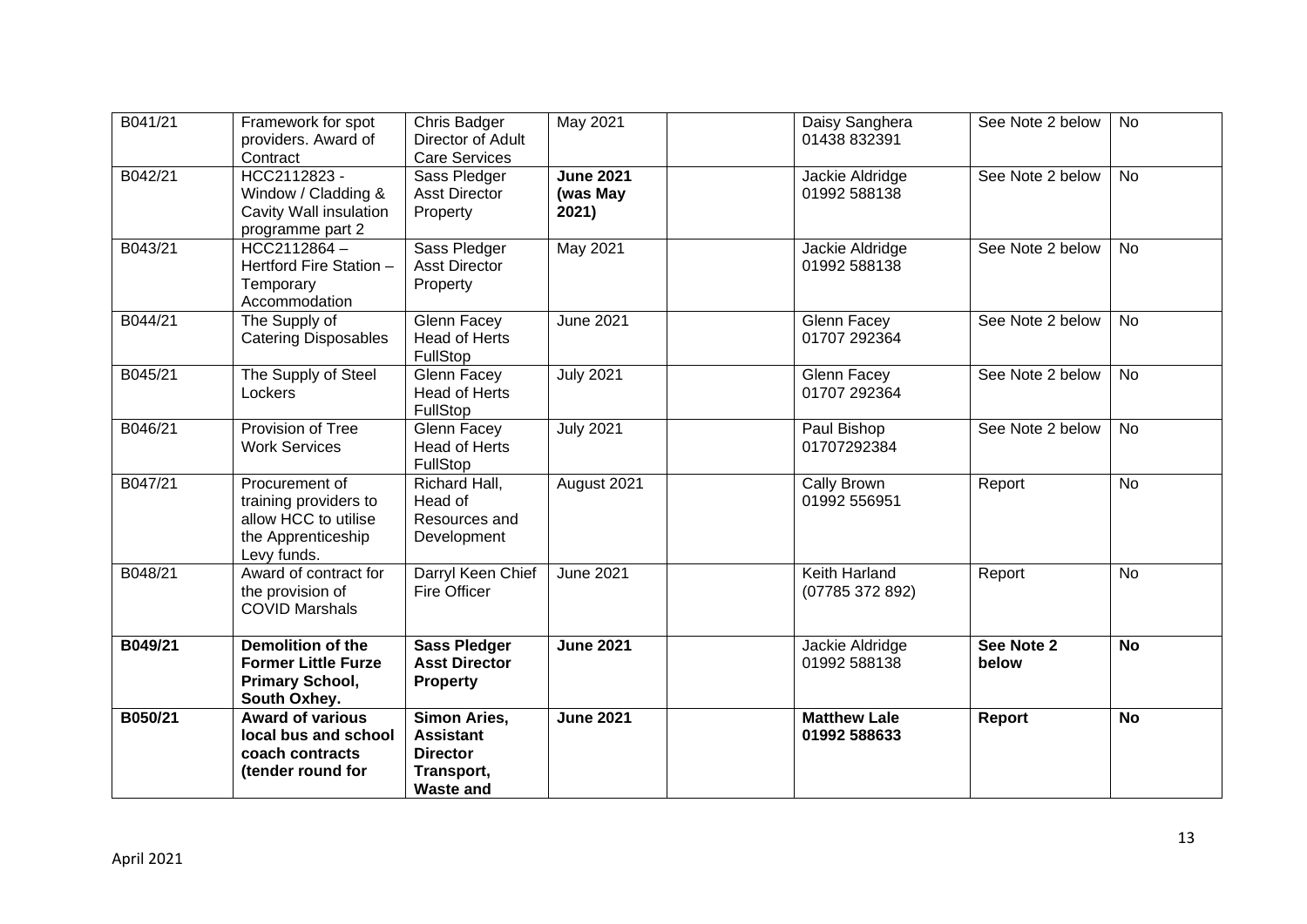|         | <b>Services starting</b><br>September 2021)                                                                                                                                                                                                                                                                                                                               | Environmental<br><b>Management</b>                                           |                  |                                        |                     |           |
|---------|---------------------------------------------------------------------------------------------------------------------------------------------------------------------------------------------------------------------------------------------------------------------------------------------------------------------------------------------------------------------------|------------------------------------------------------------------------------|------------------|----------------------------------------|---------------------|-----------|
| B051/21 | <b>Hertfordshire</b><br><b>County Council and</b><br>the Procurement<br><b>Partnership Ltd</b><br><b>Finance and Leasing</b><br><b>Dynamic Purchasing</b><br><b>System Agreement</b>                                                                                                                                                                                      | <b>Glenn Facey</b><br><b>Head of Herts</b><br><b>FullStop</b>                | <b>June 2021</b> | <b>Jake Grieves</b><br>01707 292498    | See Note 2<br>below | <b>No</b> |
| B052/21 | <b>SEND Temporary</b><br><b>Expansion - New</b><br>modular<br>accommodation<br>landscaping works<br>and internal<br>remodelling                                                                                                                                                                                                                                           | <b>Sass Pledger</b><br><b>Asst Director</b><br><b>Property</b>               | <b>June 2021</b> | <b>Jackie Aldridge</b><br>01992 588138 | See Note 2<br>below | <b>No</b> |
| B053/21 | <b>Contract award for</b><br>the delivery of the<br><b>Hertfordshire Autism</b><br><b>Community Support</b><br><b>Service</b>                                                                                                                                                                                                                                             | Mark Harvey,<br><b>Operations</b><br>Director, Adult<br><b>Care Services</b> | <b>July 2021</b> | <b>Tara Mullaney</b><br>07910 211998   | See Note 2<br>below | <b>No</b> |
| B054/21 | Whether to agree to<br>the statutory<br>proposal to open a<br><b>Specialist Resource</b><br><b>Provision (SRP) at</b><br>The Priory School,<br>Hitchin, from<br>September 2022,<br>taking into<br>consideration the<br>outcome of the<br>statutory notice<br>period.<br><b>NB Agreement to the</b><br>statutory proposal<br>by the Chief Officer<br>will only be required | Jenny Coles,<br>Director of<br>Children's<br><b>Services</b>                 | <b>July 2020</b> | <b>Samantha Young</b><br>01992 555754  | Report              | <b>No</b> |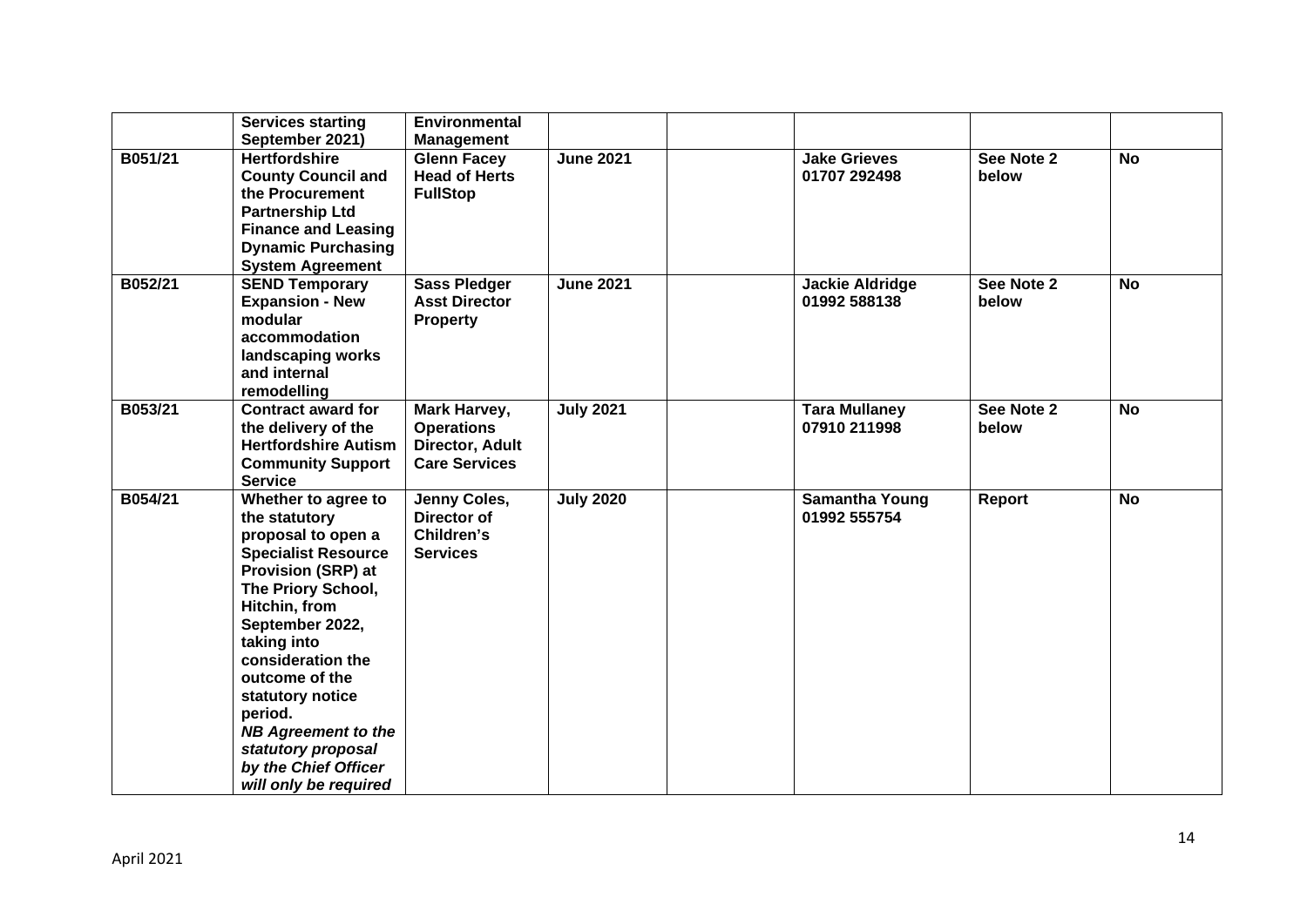|         | if no objections are<br>received to it                                                                                   |                                                                                    |                          |                                     |                     |           |
|---------|--------------------------------------------------------------------------------------------------------------------------|------------------------------------------------------------------------------------|--------------------------|-------------------------------------|---------------------|-----------|
| B055/21 | <b>Tender of</b><br><b>Reablement and</b><br><b>Support at Home</b><br>contract for St<br>Albans and<br><b>Stevenage</b> | <b>Chris Badger</b><br><b>Director of Adult</b><br><b>Care Services</b>            | August 2021              | Daisy Sanghera<br>01438 843391      | See Note 2<br>below | No        |
| B056/21 | <b>Contract Award for</b><br><b>Midpoint Intensive</b><br><b>Enablement Service</b>                                      | <b>Mark Harvey</b><br><b>Operations</b><br>Director - Adult<br><b>Disabilities</b> | <b>September</b><br>2021 | <b>James Salmon</b><br>01438 844152 | See Note 2<br>below | <b>No</b> |
| B057/21 | <b>Award of Framework</b><br>for spot providers                                                                          | <b>Chris Badger</b><br><b>Director of Adult</b><br><b>Care Services</b>            | <b>September</b><br>2021 | Daisy Sanghera<br>01438 843391      | See Note 2<br>below | <b>No</b> |

#### **Notes:**

1. CBC contract = on behalf of 17 local authority members of the Central Buying Consortium<br>2. Quality and price evaluation derived from tenderers' submissions (which may contain exer-

- 2. Quality and price evaluation derived from tenderers' submissions *(which may contain exempt information and if so will not be available for public inspection)*
- 3. Collaborative contract with one or more authorities (not a CBC contract)
- 4. Part II (due to 'Information relating to the financial or business affairs of any particular person (including the Council')".

If you have any general enquiries about this Forward Plan - contact Deborah Jeffery, Assistant Manager, Democratic Services, 01992 555563 Email: deborah.jeffery@hertfordshire.gov.uk

#### **QUENTIN BAKER, CHIEF LEGAL OFFICER**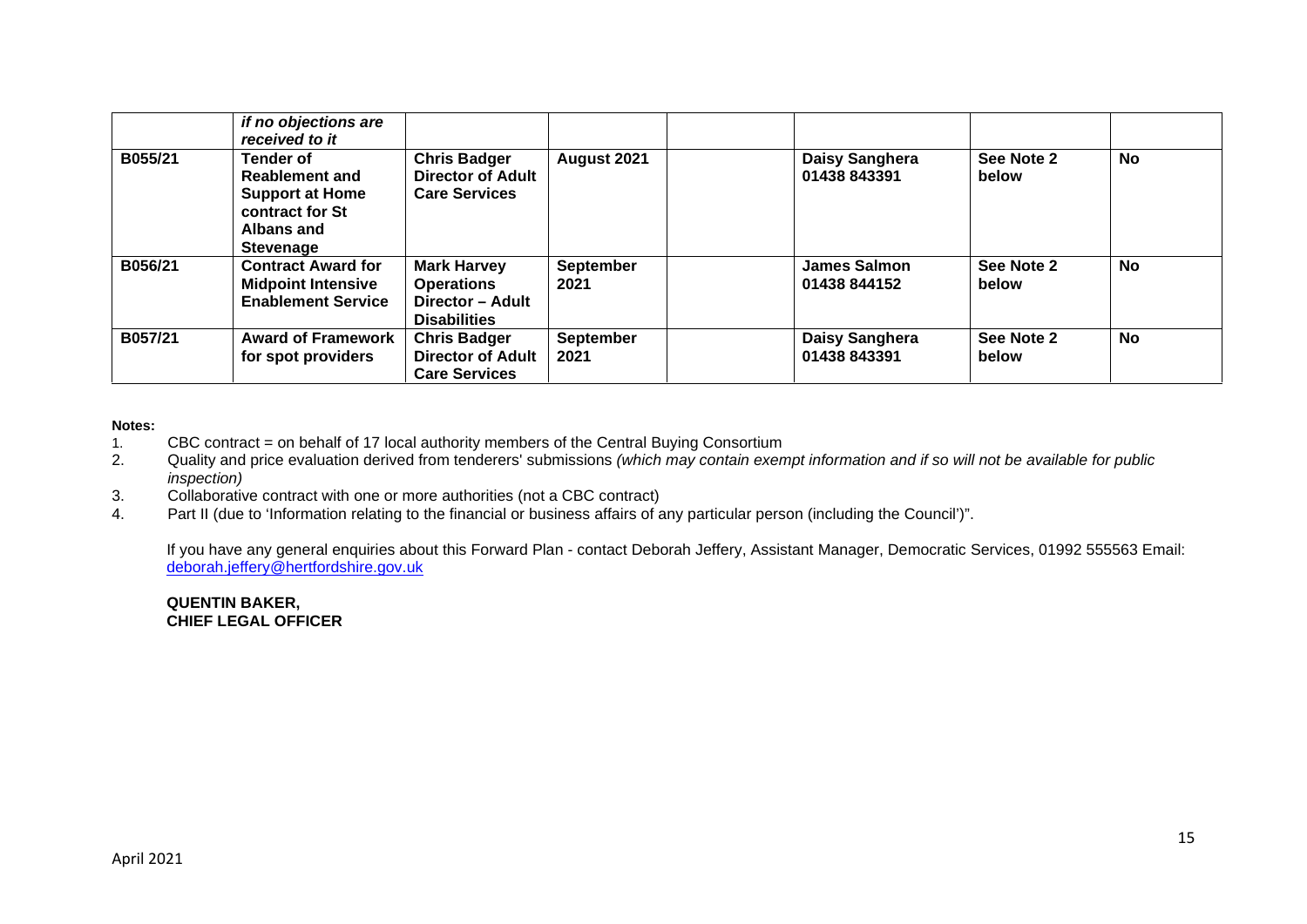

## **HERTFORDSHIRE COUNTY COUNCIL**

**FORWARD PLAN Notice of (a) key and other decisions likely to be made on behalf of the County Council by Cabinet, (b) key decisions likely to be made on behalf of the County Council by Officers and (c) decisions on Traffic Regulation Orders likely to be made by Officers on behalf of the County Council in the period 1 June 2021 – 30 September 2021** 

# **Published: 4 May 2021**

[Note: Key decisions and other decisions due to be reached in May 2021 but not yet made remain listed (notice of these items was given in the Forward Plan issued on 1 April 2021)]

## **TRAFFIC REGULATION ORDERS**

#### **Broxbourne**

| Location                                          | <b>Proposed Restriction</b>                            |  |  |  |
|---------------------------------------------------|--------------------------------------------------------|--|--|--|
| Bell Lane, Broxbourne                             | <b>Waiting Restrictions</b>                            |  |  |  |
| <b>East Herts</b>                                 |                                                        |  |  |  |
| Location                                          | <b>Proposed Restriction</b>                            |  |  |  |
| Kiffin Road / Kitchener Road, Bishop's Stortford  | 20mph Speed Limit                                      |  |  |  |
| Allerthrop Road, Bishop's Stortford               | Road Humps                                             |  |  |  |
| Wentworth Drive/Sunningdale, Bishop's Stortford   | <b>Waiting Restrictions</b>                            |  |  |  |
| South Road/Saffron Meadow, Standon                | <b>Waiting Restrictions</b>                            |  |  |  |
| Anchor Street & Unnamed Roads, Bishop's Stortford | Goods Vehicle Loading Bay, 20mph Speed Limit, Bus Gate |  |  |  |
| A602 Watton-at-Stone Bypass                       | 50mph Speed Limit                                      |  |  |  |
| Maidenhead Street, Hertford                       | <b>Restricted Zone</b>                                 |  |  |  |
| A120 Little Hadham Bypass                         | 40 & De-restricted mph Speed Limits, Cycle Track       |  |  |  |
| Various Roads, Sawbridgeworth                     | 20mph Speed Limit                                      |  |  |  |
| Railway Street, Hertford                          | <b>Waiting Restrictions</b>                            |  |  |  |
| West Road, Sawbridgeworth                         | <b>Waiting Restrictions</b>                            |  |  |  |
| Great Hadham Road, Bishop's Stortford             | <b>Waiting Restrictions, Parking Places</b>            |  |  |  |
| Bullfields, Sawbridgeworth                        | <b>Waiting Restrictions</b>                            |  |  |  |
| Riverside Walk, Bishop's Stortford                | Restricted Zone, Pedestrian Zone                       |  |  |  |
| Fairway, Sawbridgeworth                           | <b>Waiting Restrictions</b>                            |  |  |  |
| London Road, Crouch Gardens etc, Buntingford      | 20mph Speed Limit Zone                                 |  |  |  |
| Thieves Lane, Hertford                            | 30mph Speed Limit                                      |  |  |  |
| Thieves Lane / The Ridgeway, Hertford             | <b>Experimental Waiting Restrictions</b>               |  |  |  |
| North Road, Hertford                              | <b>Waiting Restrictions</b>                            |  |  |  |